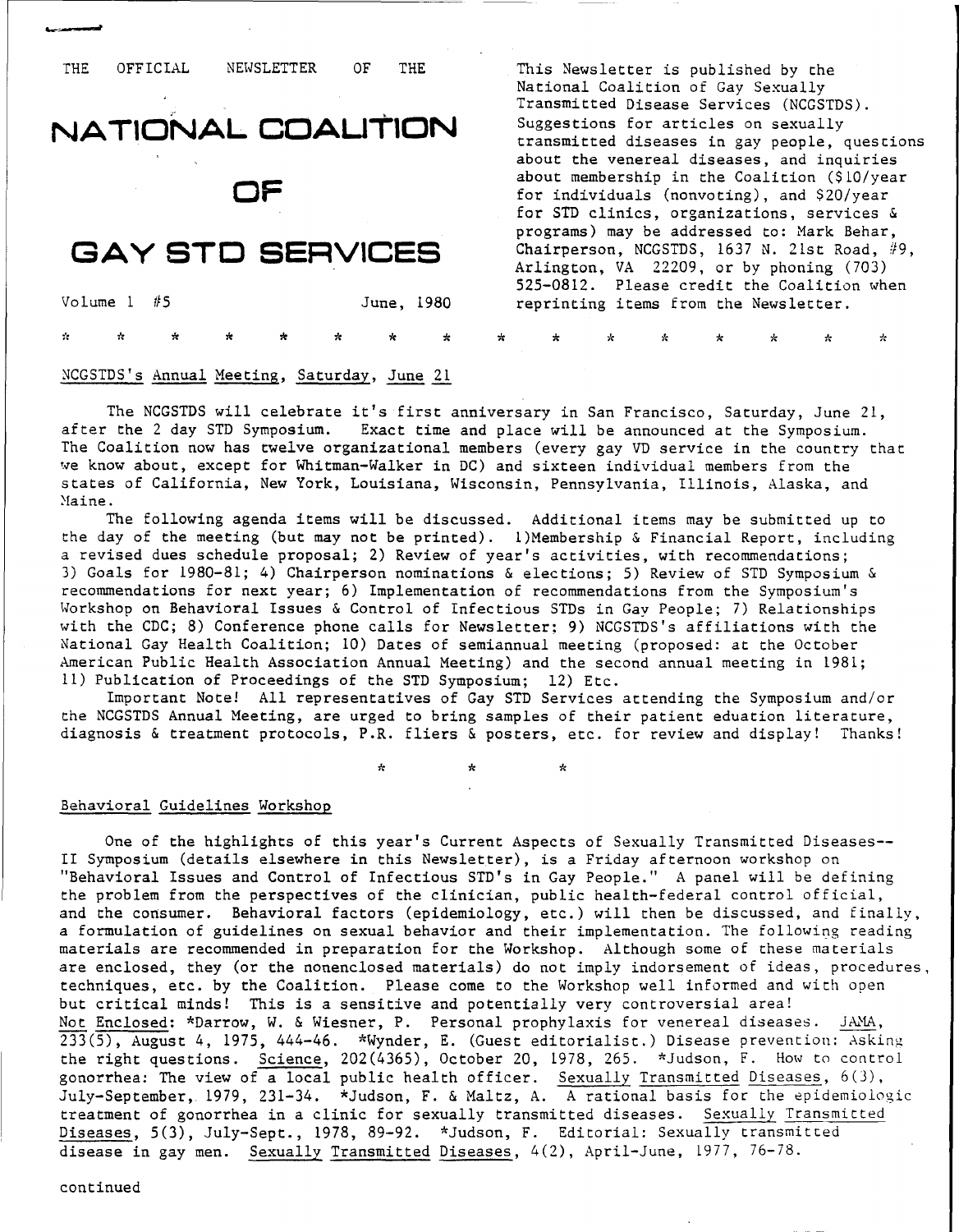|  |  | THE OFFICIAL NEWLETTER OF THE NCGSTDS   |  |  |  | Volume 1 #5 |  | page 2 |  |
|--|--|-----------------------------------------|--|--|--|-------------|--|--------|--|
|  |  | * * * * * * * * * * * * * * * * * * * * |  |  |  |             |  |        |  |

#### Behavioral Guidelines Workshop, continued

Enclosed: \*Goodstein, D. Opening Space (Editorial on responsible sexual behavior). The Advocate, issue 287, March 6, 1980. Reprinted with permission. \*Giteck, L. Getting it on responsibly as well as responsively. (Article & interview with Dr. John Gilmour.) The Advocate, issue 287, March 6, 1980. Reprinted with permission. \*American Foundation for the Pt<sub>ret</sub>tion of Venereal Disease, Inc. The New Venereal Disease Prevention for Everyone. Eighth Revised Edition, 1980. (Thanks to the publisher & Ross Peacock for donating the booklets.)

\* \* \* \* \*

#### Employment

Primary Care Internist or Family Practitioner Wanted; FT or PT; August 1; Busy community health center serving the gay & lesbian communities; excellent salary and fringe benefits; Send C.V. to Michael Lambert, MD, Fenway Community Health Center, 16 Haviland St., Boston, MA 02115.

#### Education

2nd year George Washington University Physician's Assistant Student seeking MD preceptor for 6 week rotation elective and/or an 8 week preceptorship for spring-summer, 1981. Opportunity for employment possible after graduation in August, 1981. Address inquiries to Mark Behar, 1637 N. 21st Rd. #9, Arlington, VA 22209.

\* \* \*

#### Newsletters, Information & Ideas

VD National Hotline: The Hotliner. The American Social Health Association's VD National Hotline Newsletter, Hotliner was recently premiered as a quarterly publication about VD and VD telephone counseling. Please write them for mailing information: The Hotliner, ASHA, 260 Sheridan Av., Palo Alto, CA 94306. Phone: National 800-227-8922; California 800-982-5883; and Business Office 415-327-6465.

Bay Area Physicians for Human Rights: BAPHRON. BAPHRON is a monthly publication of medicine and social issues concerning the health needs of gay men and lesbians. The May, 1980 issue reports on the Los Angeles study of rectal gonorrhea in gay men (Lebedeff, D. & Hochman, E. Rectal gonorrhea in gay men: Diagnosis and treatment. Annals of Internal Medicine, 92:463, 1980) that recommends the 4.8 aqueous procaine penicillin G  $\overline{(IM) + 1}$  gram probenecid (PO) regimen over ampicillin or tetracycline. Another study from San Francisco (Sands, M. Treatment of anorectal gonorrhea infections in men. JAMA, 243:1143, 1980) recommends the above 4.8 APPG + 1 or 2 grams spectinomycin (1M) as the preferred therapies, with the least number of treatment failures for rectal GC. It should be noted that the Bay Area Physicians for Human Rights (BAPHR) was recently granted a 2 year accreditation by the California Medical Association to offer Category 1 approved Continuing Medical Education (CME) courses and is cosponsoring the Current Aspects of STDs--II Symposium with the NCGSTDS. Congratulations

Center for Disease Control: VD Interchange. In addition to the several other CDC publications of interest to VD personnel (Morbidity & Mortality Weekly Report, STD Abstracts and Bibliography, for example), VD Interchange is an exchange of educational ideas & materials on venereal disease. The April, 1980 issue reports on a regularly changing taped telephone message on VD (415-495-0GOD) in San Francisco; screening for STD's in Puerto Rican Prisoners (a great sommunity service outreach program for your clinics, with special emphasis on gay inmates--Ed.); and programs in Chicago, Birmingham, Los Angeles, Jacksonville, and other places. One project, in Birmingham, AL, attempted to improve County Health Dept. relations with the gay community by setting up a more personalized, "by appointment" system for VD testing, counseling & interviewing to reduce the'syphilis morbidity in the area. For more info about the project, write: Gary Meadows, Jefferson County Health Dept.; POB 2646, Birmingham, AL 35202. Write to VD Interchange, CDC, Attn: Technical Information Services Bureau of State Services, Atlanta, GA 30333 to request placement on their mailing list.

\* \* \*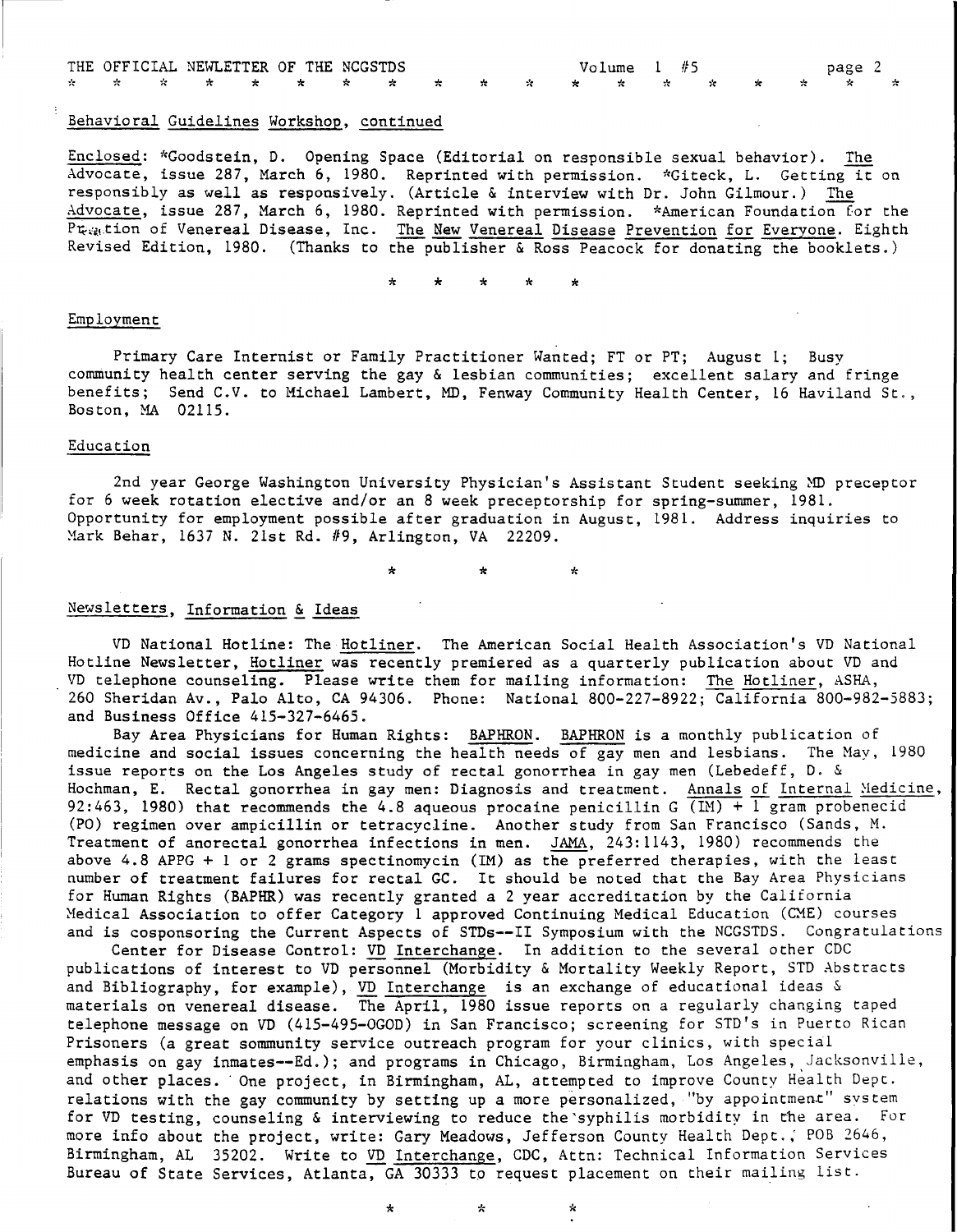|  |  |  | THE OFFICIAL NEWSLETTER OF THE NCGSTDS |  |  | Volume 1 #5                           |  |  | page 3 |  |
|--|--|--|----------------------------------------|--|--|---------------------------------------|--|--|--------|--|
|  |  |  |                                        |  |  | * * * * * * * * * * * * * * * * * * * |  |  |        |  |

#### STD's Etiological Agents Now Number Twenty

According to King Holmes, MD, of Seattle's Public Health Service Hospital, twenty disease carrying agents are now known to be transmitted by sexual contact. Can you think of others, or do you disagree with the following list?

| Agent<br>Nine Bacteria |         | Neisseria gonorrhea<br>Haemophilus ducreyi<br>Treponema pallidum<br>Shigella species<br>Salmonella species | Calymmatobacterium (donovania) granulomatis<br>Corynebacterium vaginale (Haemophilus vaginalis)<br>Ureaplasma urealyticum (T. mycoplasma)<br>Chlamydia trachomatis |         |    |           | Disease<br>Gonorrhea<br>Chancroid<br>Granuloma inguinale<br>C. vaginale vaginitis<br>(Haemophilus)<br>NGU, NGP, NGC<br>Syphilis<br>Lymphogranuloma venereum,<br>NGU, NGP, NGC<br>Shigellosis<br>Salmonellosis |  |
|------------------------|---------|------------------------------------------------------------------------------------------------------------|--------------------------------------------------------------------------------------------------------------------------------------------------------------------|---------|----|-----------|---------------------------------------------------------------------------------------------------------------------------------------------------------------------------------------------------------------|--|
| Five Viruses           |         | Poxvirus group<br>Papovavirus group<br>Hepatitis B virus                                                   | Herpesvirus hominis type II<br>Cytomegalovirus (CMV)                                                                                                               |         |    |           | Herpes genitalis<br>Molluscum contagiosum<br>Condylomata acuminata<br>Hepatitis<br>Cytomegalic inclusion<br>disease                                                                                           |  |
| Three Protozoa         |         | Giardia lamblia                                                                                            | Trichomonas vaginalis<br>Entamoeba histolytica                                                                                                                     |         |    |           | Trichomoniasis<br>Amebiasis<br>Giardiasis                                                                                                                                                                     |  |
| Two Paracites          |         | Phithirus pubis<br>Sarcoptes scabies                                                                       |                                                                                                                                                                    |         |    |           | Pubic pediculosis<br>Scabies                                                                                                                                                                                  |  |
| One Fungus             |         | Candida Albicans                                                                                           |                                                                                                                                                                    |         |    |           | Candidiasis                                                                                                                                                                                                   |  |
|                        | $\star$ | ☆                                                                                                          | *                                                                                                                                                                  | $\star$ | ÷. | $\approx$ | $\mathcal{R}$                                                                                                                                                                                                 |  |

#### Professional Pamphlets Available

Does satisfying sexuality continue after an ostomy? We all probably shutter when thinking about counseling an ostomy patient about sex, or worse, having to deal with an ostomy in ourselves or loved ones. The United Ostomy Association has several booklets for the patient, family, and professional. Specifically recommended, are, "Sex and the Male Ostomate," "Sex, Courtship and the Single Ostomate," and "Sex, Pregnancy, and the Female Ostomate." Write them for ordering information: The United Ostomy Association, Inc., 1111 Wilshire Blvd., Los Angeles, CA 90017 (213/481-2811).

The American Cancer Society publishes a professional education booklet on "Testicular Cancer--staging & classification, diagnosis, and treatment choices and controversies." For more information, contact The American Cancer Society--National Office, 777 Third Av., New York, NY 10017.

\* \* \*

#### Journal of Homosexuality

The Spring-Summer issue of the Journal of Homosexuality will be devoted to last year's Current Aspects of STDs--I Symposium in Chicago. Don't miss it!

\* \* \* \*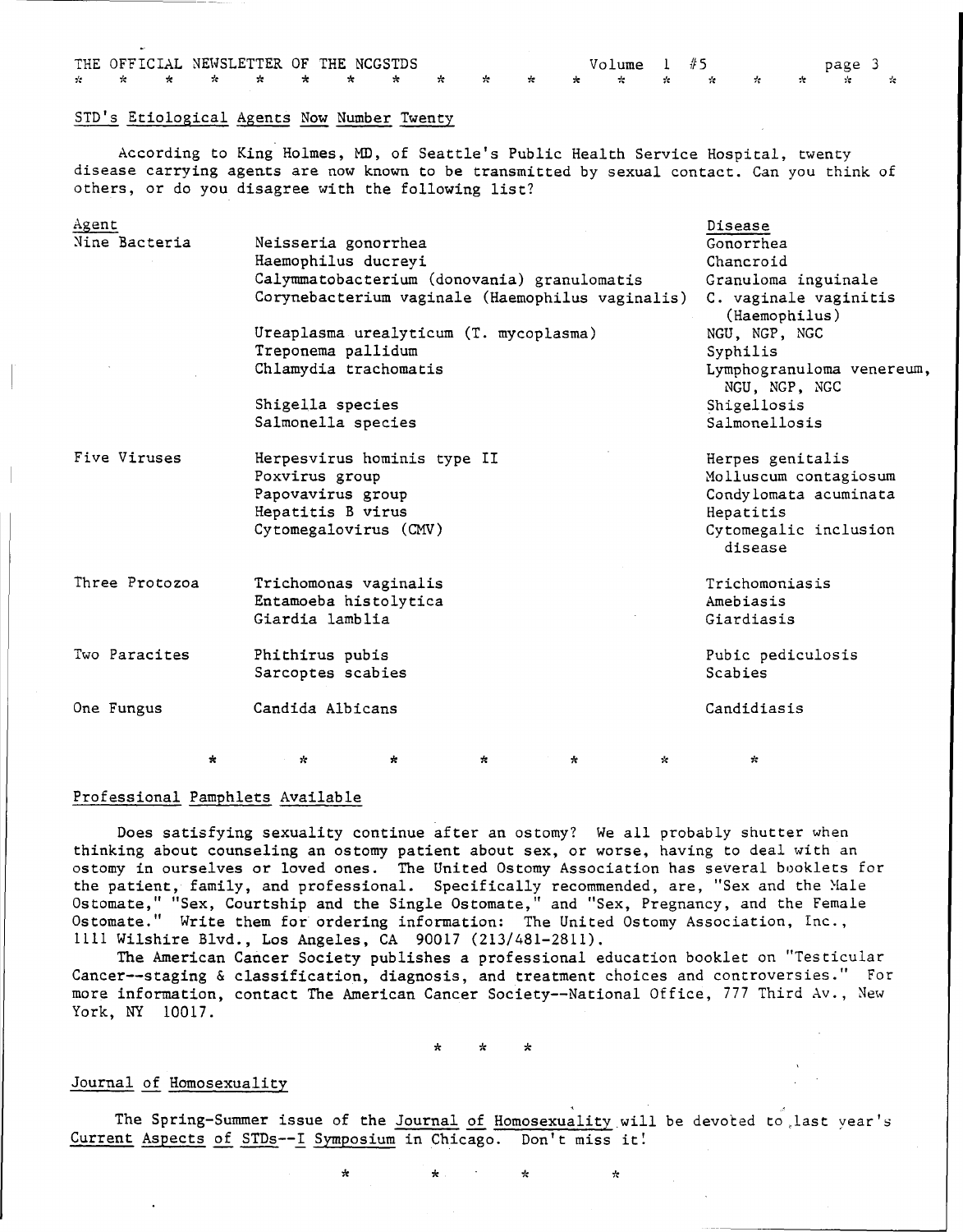#### UPDATE: Current Aspects of STDs--II Symposium & The Third National Lesbian & Gay Health Conf.

The Second Current Aspects of STDs Symposium will be held June 19-20, 1980 at San Francisco State University Student Union Building and is cosponsored by the NCGSTDS and Bay Area Physicians for Human Responsibility (BAPHR) in conjunction with the Third National Lesbian Gay Health Conference, June 19-22. Continuing medical education (CME) credits are available for MOs, and CME for PAs and RNs is still pending approval.

The exciting two day program includes talks and discussions by many reknown STD researchers & clinicians, public health & epidemiology officials, representatives from gay and nongay VD programs from around the country, and prominent members of the gay business community. (See program enclosed with this newsletter.)

Dr. Paul Wiesner, MD, Director of the VD Control Division, Bureau of State Services, Center for Disease Control, will be the keynote speaker, and David Goodstein, publisher of the Advocate, America's largest circulation gay newspaper, will be the luncheon speaker on Thursday. Thursday's luncheon incidentally, will be <sup>a</sup> served, sit down affair at the San Francisco State University Student Union Building. Bill Jones, owner of the Sutro Baths in San Francisco, will address the role of gay business as one of the guest panelists during Friday afternoon's workshop on behavioral issues (see related article elsewhere). Both Goodstein and Jones have been active members of the gay business community for many years.

Proceedings of the Symposium may be published, depending upon the quality of the papers, the availability of sponsorship funds from pharmaceutical companies or others, and whether NCGSTDS members sanction it's publication, according to Symposium Director, Dr. Robert Bolan. This issue will be discussed at the Coalition's meeting (see elsewhere in newsletter). Efforts will be made to tape record the entire Symposium. Details about the success of this endeavor will be announced in the next newsletter.

Since a large number of registrations have already been received, early preregistration is strongly encouraged because attendance will be limited to 350.

The Third National Lesbian & Gay Health Conference also promises much excitement. It should be noted that STD Symposium participants are encouraged to attend and are registered for the"general Conference. The Conference begins with a general session Thursday evening featuring Morris Kight, PhD, who will be speaking on the history of the gay/lesbian health movement; Josette Mondanaro, MD, who will be speaking about the challenges for lesbian and gay health care in the '80's; and Pat Norman, who will be speaking about lesbian/gay health care administrators working within the government.

Over 100 workshops on Friday and Saturday (regretably and unavoidably in conflict with Friday's STD Symposium) will address issues such as mental health (counseling, family, etc.), political, advocacy, and support topics, legal issues, physical health, and holistic and nontraditional health care topics. A social get-together Saturday evening will feature special entertainment. Finally, individual caucuses will meet on Sunday (the NCGSTDS will meet late Saturday afternoon, however; see elsewhere for details) with summary workshops facilitated by previous workshop presentors. Wrapup sessions will formulate political action statements, indications of research needed, and the state of the art in gay/lesbian health care.

Between 500-1000 people are expected to attend the General Conference. New editions of the National Gay Health Coalition's Gay Health Directory, will be available during the Symposium and Conference.

> \* \* \*

#### STD Symposium Hospitality Suite Available

A Hospitality Suite will be available at the Holiday Inn on Market Street for STD Symposium participants and friends for Thursday & Friday of the Conference.  $\star$  \*  $\star$  \*  $\star$ 

#### Clinic News

Tucson: Al Obermaier reports the unfortunate closing of VD services by the Tucson Gay Community Services. Details in the next newsletter.

Chicago: Tom McKeon, Jr., newly appointed volunteer coordinator of Howard Brown Hemorial Clinic, is seeking information on volunteer development  $\&$  services from other gay STD services. Areas of particular interest include: volunteer recruitment & scheduling; orientation and continued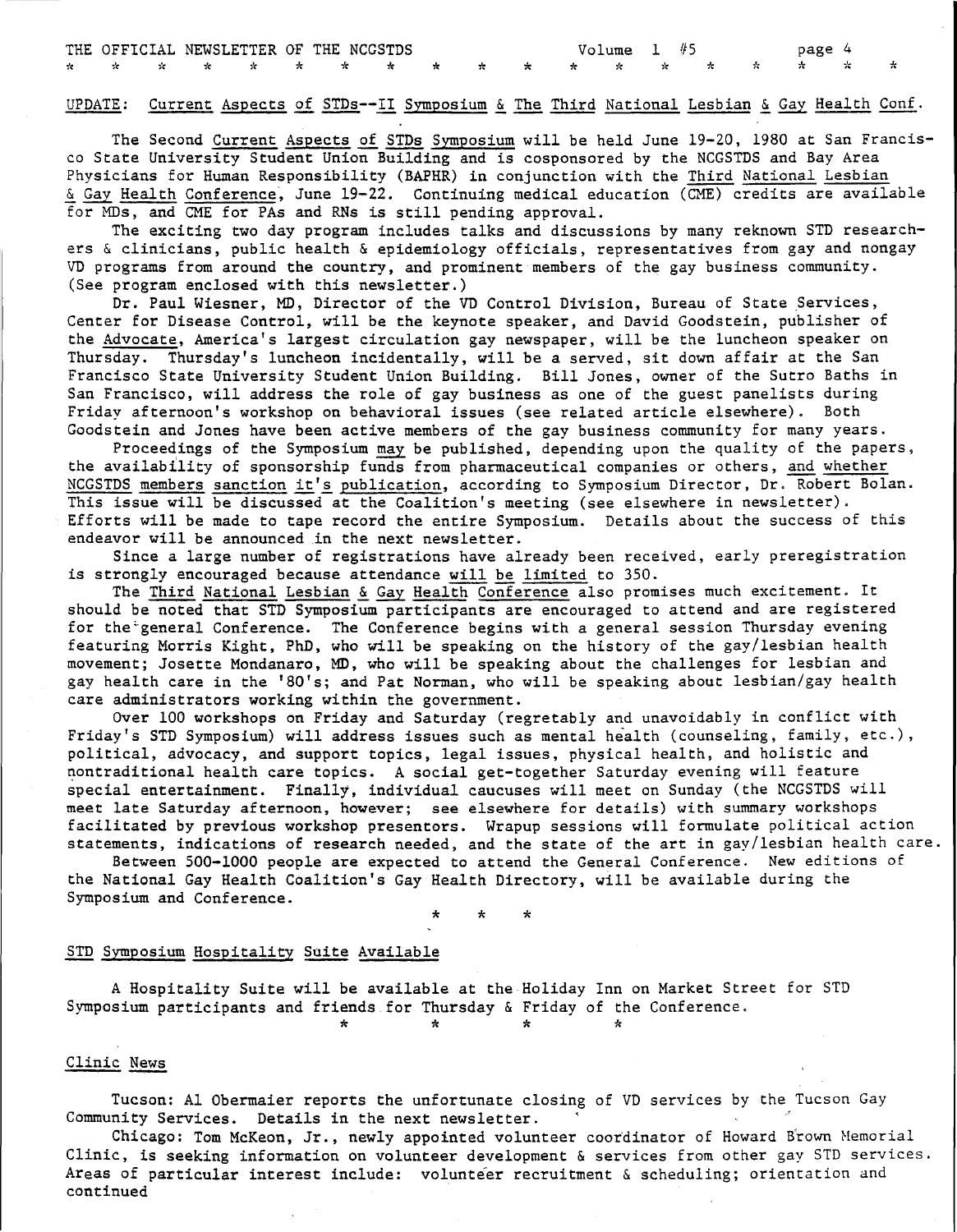|  |  |  | THE OFFICIAL NEWSLETTER OF THE NCGSTDS |  |  | Volume 1 #5 |  | page 5 |  |
|--|--|--|----------------------------------------|--|--|-------------|--|--------|--|
|  |  |  | * * * * * * * * * * * * * * * * * * *  |  |  |             |  |        |  |

#### Clinic News, continued

and training program development; volunteer--paid staff relations; benefit packages for volunteers, utilization of specific and/or unusual volunteer skills; social activities/ programs for volunteers; and award programs to recognize volunteer service. Please write Tom McKeon, Jr., c/o HBMC, 2676 N. Halsted St., Chicago, IL 60614 with your ideas!

\* \* \*

#### NCGSTDS Address Corrections & Additions

Please make the following corrections and additions to your organizational mailing list, sent with the March Newsletter (volume 1:4).

- \* Al Obermaier, Gay Community Services of Tucson (VD testing services no longer in operation) , POB 2807, Tucson, AZ 85702 (Delete Toole St. address & zipcode).
- \* Ron Valdiserri, MD, Pittsburgh Free Clinic, 121 S. Highland Av., Highland Building, 2nd Floo Pittsburgh, PA 15206 (Delete Highland & Alder address).
- \* Renaissance/Blue Bus Gay VD Clinic, <sup>913</sup> Spring St., Madison, WI <sup>53715</sup> is now <sup>a</sup> Coalition member! Welcome!
- \* Ross Peacock, American Foundation for the Prevention of VD, Inc., 985 Madison Av., New York, NY 10021 (Address correction, substitute 985 for 485).
- \* BAPHRA/BAPHRON, Bay Area Physicians for Human Rights, POB 14546, San Francisco, CA <sup>94114</sup> (New addition).
- \* On the gay periodical list: Nuestro Cuerpo, *c/o* Frente Homosexual de Accion Revolucionaria, Apartado Postal 13, 320 Mexico, 13, D.F. (Address corrected).

\* \* \* \* \*

#### Coalition Chairperson Nominations & Elections at June Meeting

Elections will be held at the June 21 meeting of NCGSTDS for the position of Chairperson for the 1980-81 year. Although the issue of annual elections for this position was not previously addressed, it was felt that other qualified Coalition members should have the opportunity to express their leadership creativities.

Candidate Requirements: Be an individual member of the Coalition or a representative from a member organization, clinic, or service.

Responsibilities: Day to day business as outlined in the goals & objectives of the NCGSTDS; maintain an accurate record of expenses & income; regularly publish the Official Newsletter; official spokesperson of the Coalition with all members and with outside interests; chair two meetings a year; take care of other business as is expected or directed by a majority of voting members. This list is subject to modification upon review by members.

Nominations: *All* nominations (self or otherwise) should be accompanied by a statement describing the candidate's (your) qualifications, interests, objectives for the Coalition if elected, etc., suitable for publication (ie, typed & limited to about 100-200 words) in the Newsletter. Note: Nominations will be accepted on the floor, at the business meeting. All candidates should be prepared to give a short statement and to field questions at the meeting. Balloting: Official balloting will take place as the last agenda item at the June 21 business meeting in San Francisco. Absentee ballots from the official liasons of Services unable to attend must be received by June 12. Send to NCGSTDS, 1637 N. 21st Road, #9, Arlington, VA 22209, Attn: Ballot (Letters received with this designation will *remain* sealed until the election, so mail separately if business must be attended to).

Voting Requirements: Only one vote from the official liason of each member organization/service will be allowed. Individual members are considered non-voting, unless decided otherwise at the meeting.

Only one statement, that of the current chairperson, was submitted: "I have been serving as the Chairperson of the NCGSTDS since its formation in June, 1979. I am also enrolled in a full time Physician's Assistant (PA) program at George Washington University in Washington, DC (finishing first year of a two year program). Prior to appointment as Chairperson, I served as Director of the Milwaukee Gay Peoples Union VD Clinic from 1977-79. I have strongly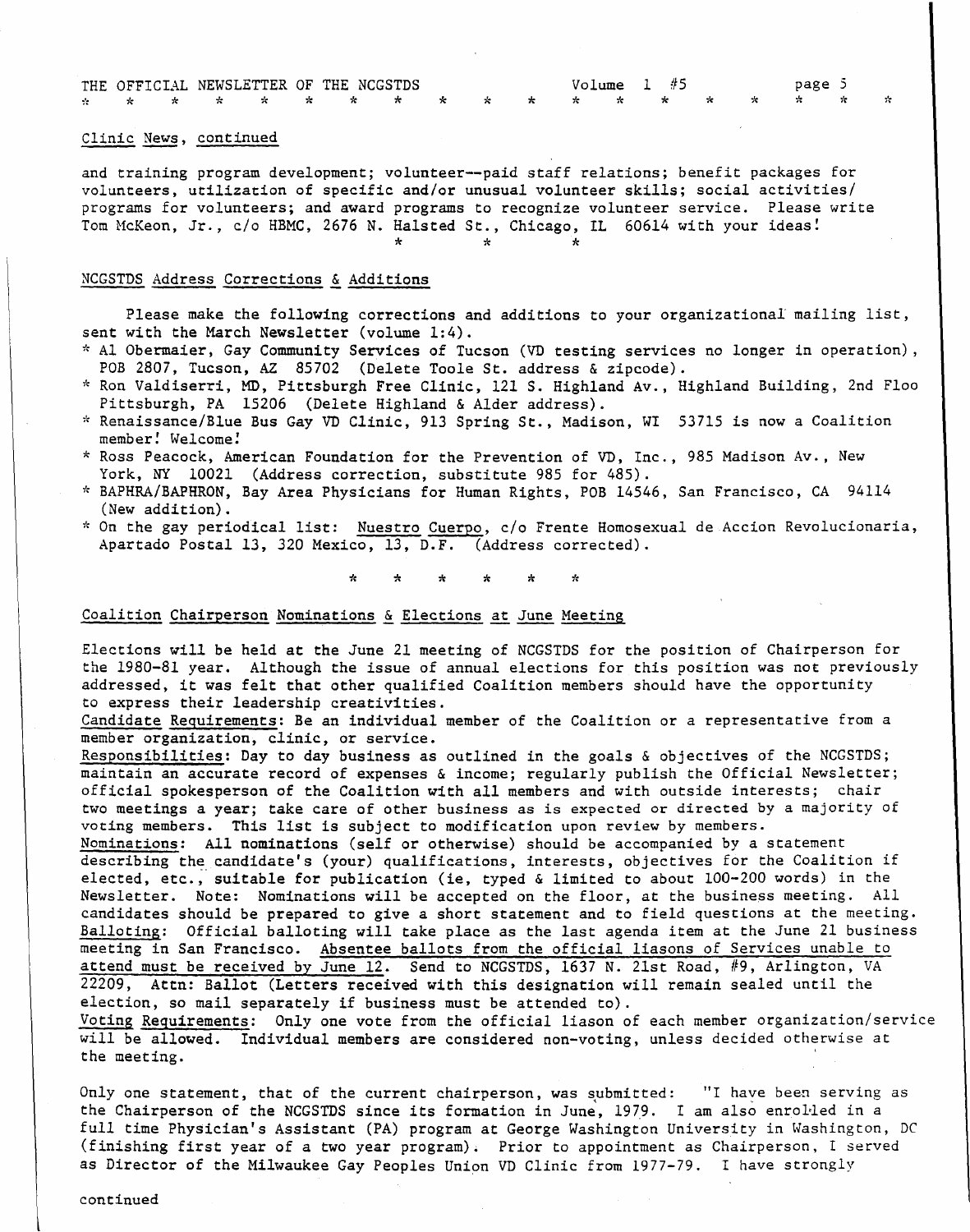|  |  |  | THE OFFICIAL NEWSLETTER OF THE NCGSTDS |  |  | Volume 1 #5 |  |  | page 6 |  |
|--|--|--|----------------------------------------|--|--|-------------|--|--|--------|--|
|  |  |  | * * * * * * * * * * * * * * * * * * *  |  |  |             |  |  |        |  |

#### Coalition Chairperson Nominations. Continued

believed in the Coalition's goals--communication of ideas, research, etc., between gay STD services; and liason between the CDC and the Coalition, and have published 5 newsletters to help facilitate the sharing of this information among the services. The amount of time and energy I am able to devote to the Coalition in 1980-81 depends upon the intensity of my second year of PA training, which will involve· 8-6 week rotations, some of which will be out of the Washington DC area. This will undoubtably effect my speed and efficiency in accomplishing my responsibilities. Things will get done, but perhaps not as promptly as you or I would like. I am anxious to continue working with the Coalition. With your help and understanding we can build a stonger NCGSIDS. My sincere thanks to those members and friends of the Coalition who helped me with my job this year. And a very special thanks to Bob Bolan,<br>who gave so much of himself for this year's STD Symposium." --Mark Behar who gave so much of himself for this year's STD Symposium."

\* \* \* \* \*

#### Oversight Corrected

In the last newsletter (March. 1980, volume 1:4), Al Obermaier's name was inadvertantly omitted as author of the article critical of the CDC's role in the gay Hepatitis program. Al served as director of Tucson's Gay Community Services VD Program. Sorry about the oversight!



Dr. Paul Wiesner, MD, Director of the Venereal Disease Control Division, Bureau of State Services, Center for Disease Control is the featured keynote speaker, Thursday, June 19 at the Current Aspects of STDs--II Symposium, cosponsored by the National Coalition of Gay SID Services and the Bay Area Physicians for Human Responsibility. Details on page 4.

End of Volume 1 #5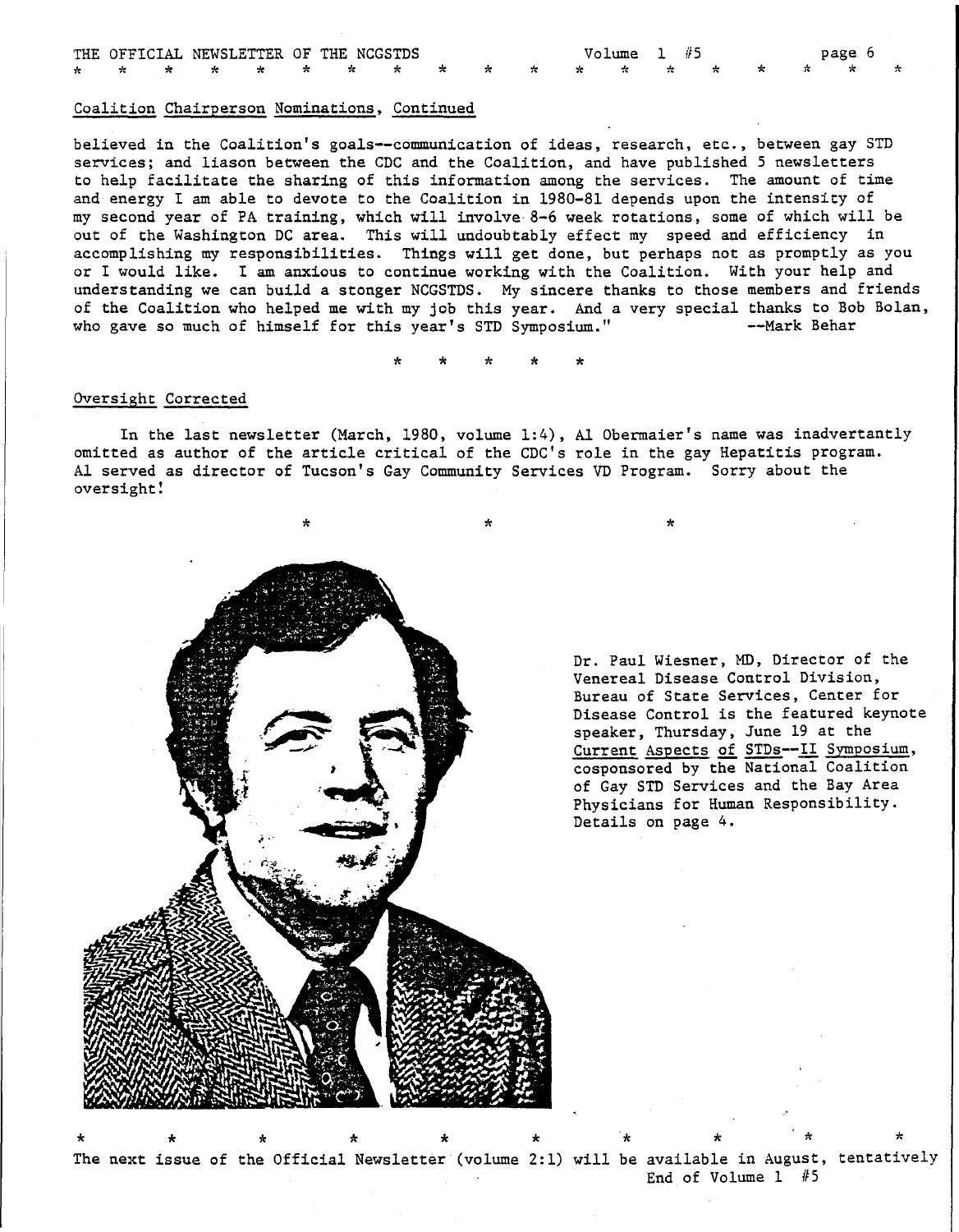The Advocate, issue #287. Opening Space, by David Goodstein.<br>Rubiications Inc. The ADVOCATE, March 6.1980 publications, Inc.

Reprinted with permission. Copyright <sup>c</sup> 1980, Liberation

# **Upening Space**

,

What is responsible sexual behavior? Are questions of responsibility relevant in an age of increasing sexual freedom? These are issues our community is confronting more and more, and The ADVOCATE looks at them, starting on page 18.

I often begin an analysis of a problem by referring to the dictionary, since clearing up definitions cnh help to discover answers. "F.reedom," according to the *American* Heri*tage Dictionary*, is defined as "The condition of being free." "Free" means "At liberty; not bound or constrained." "License" means "Excessive or undisciplined freedom." "Responsible" means "1) Involving personal ability to act without superior authority:  $a$ restonsible position. 2) Being the source or cause of something (with *for*). 3) Able to be trusted or depended upon; reliable. 4) Accountable; answerable (with to).

I believe that we gay people nre responsible for our own experience. We create it, and it includes how we are perceived in the world--by each other as well as by the rest of humanity. I also believe that one of the most important philosophers of the 20th century is Marne Dennis Burnside, whose philosophy <sup>15</sup> summarized by her statement, "Ufe is a banquet, and most poor sons of bitches are starving to death."

But just as that is true, it is also true that one can overindulge at a banquet and live to regret it. So we cannot escape the issues of responsibility, for if we attempt to, freedom only deteriorates into license. There are three main questions pertaining to the is: sue of responsible sexual expression: *What* behavior is responsible? *Where* is it responsible? *When* is it responsible?

Even before we can get to these questions, however, each of us has an even more fundamental question we cannot escape: What Is my life about? My experience with gay people assures me that most of us do not live primarily for the next sexual encounter. We make full lives for ourselves, even paying mortgages and raising children. A few of us have centered our lives around serving others.

Many of us hide our gayness, except in places where we know we are meeting other gays. We do not often expose our gayness in the world at large, where we often make our greatest contributions. This hiding leaves us largely responsible for the image we allow others to create of us---that we are male, young and blatantly sexual. That will continue to be our primary image as long as we only reveal our sexuality at parties, bars, baths, toilets, parks and in the streets, where we parade for each other's visual delectation.

There *are* gay men whose entire lives are about their next orgasm and/or their next drug high. There *are* times when all of us turn into lust machines. All people nrc sometimes dominated by their genitals. But even at those times, the three issues of responsihility remain. .

the AbVOCATE has never been able to avoid those three questions, because our advertisers raise them in every issue. Out of our more than 12 years of experience with all ofthis, we've come up with some workable answers that support partaking in the banquet of life-sex included-without getting indigestion or a hangover. The following are guidelines that assist me;'I offer them not as dogma or rules, but rather as points of reference from which to start your own analysis.

Whnt is respomible sexual hehavior7 Any and all forms of human sexual expression that are not harmful to health can be appropriare, so long as the people involved freely consent to them. Our bodies warn us when what \\'e do is not healthy. Consent, therefore, cannot be free whcn those involved are under the influence of mind-altering' drugs or chemicals that limit their consciousness of pain. Nor can consent he freely given by people too young, naive or inexperienced to have a realistic estimate of the risks involved. Furthermore, if what I do sexually in any way invalidates me or makes me feel less alive, then I reconsider doing it aga risks involved. Furthermore, if what I do sexually in any way invalidates me or makes

Where is sex responsible? Any place where people who do not care to be involved remain uninvolved. Thus,l believe sex in public places is not responsible. That includes anywhere an unsuspecting bystander *might* come upon the happening, such as parks, public toilets or beaches. Sex can be responsible in private bedrooms, the baths and the "back rooms" of bars; bystanders and participants must make a conscious decision to be in those places. Then too, we have to decide about the aesthetics of where we" choose to perform sexually. I personally feel demeaned by putting my member through a hole in a wall, 50 I don't go to back rooms. I have friends who love the sleaziness and· excitement of such places, and I respect that.

When is sex responsible? Often, this is the most difficult question to answer. Sex is clearly appropriate when the people involved have rendezvoused for that purpose. It . might be responsihle at some parties, but it is not responsible at others; that depends on the ground rules set by the host. I doubt that sex can be responsible on the job, unless one is a prostitute. In my opinion, consideration for others is an important part of responsibility, so I'd make a date for later rather than go off in the middle of an event where the feelings of a third person are involved.

Sex is neither wrong not right. As long as we insist on making it one or the other, we will be dominated by it and feel that our survival depends on it. When our survival is at stake, we do not.experiehce'love, health; happiness or full self-expression from the sex we have. What we do get is dissatisfaction, depression and invalidation. On the other hand, when we experience sex as a natural expression of out humanity, it enlivens us, our partners and the people around us. Choosing responsible sexual behavior sometimes seems like dancing on the edge of a razor blade. Just like the rest of life.

Enjoy The ADVOCATEI

 $R$   $H$   $dx$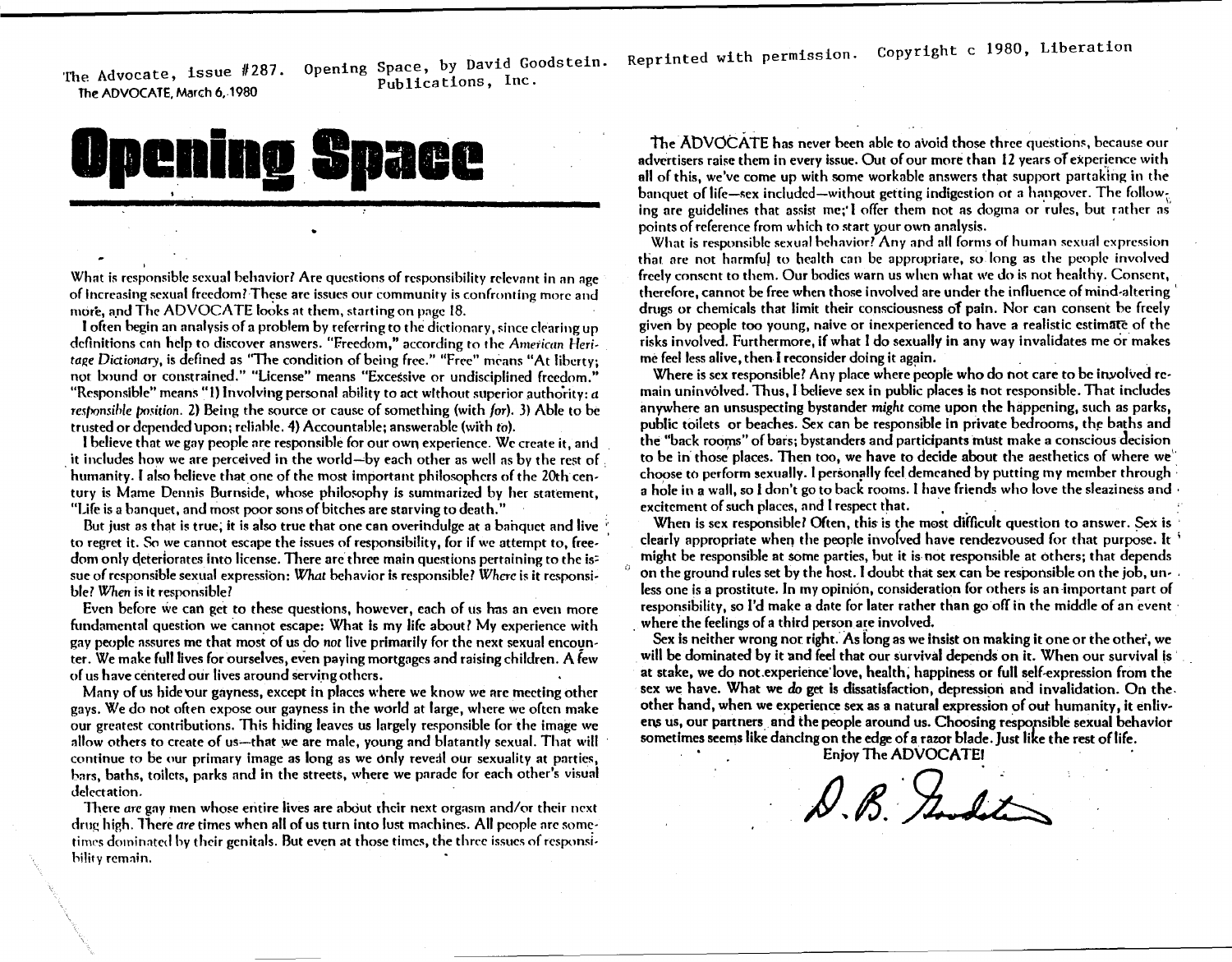# Healthy Habits or Hazardous Happenstance? *Getting* It On *Responsibly as Well as Responsively*

\

## by Lenny Giteck

J

WARNING: The Surgeon General Has Determined That Recreational Sex Is Dangerous to Your Health

T HAT ADMONITION does not yet appear on douche bags, jars of lubricant or vials of liquid incense, but in light of the current epidemic of venereal

disease among gay men, it may soon need to be added. From easily curable cases of "crabs"-you never feel as though you're really alone-to more serious bouts with hepatitis-at its worst, it can be fatal-gays are contracting with alarming frequency one or more of 43 known sexually transmitted diseases.

There are alternatiyes, to be sure. Masturbation, for example. Unfortunately, it tends to quickly grow stale. Monogamy.

Some would argue it *also* tends to grow stale, and besides, it implies one has somebody to be monogamous with. Finally, monasticism, which may salve' the soul, but does not necessarily cause limpness in the libido. !

With that in mind, we recently visited John Gilmour, a San Francisco physician who has a large number of gay patients, to find out if there isn't a better way to "take the' worry out of being close." Gilmour assured us there is indeed a hctter way, and claimed it could significantly reduce the health risks involved in sex.

What can people do to lessen the chances of contracting sexual diseases?

Reprinted with permission. Copyright c 1980, Liberation Tublications, Inc.

Gilmour slowly sank back into his chair and thought for a moment. "A few minor adjustments can actually make all the difference in tho world," he said. "Basically, it's just good sexual hygiene. Before sex, there should be adequate cleansing from the previous partner. You've got to make sure you and your next partner are clean before you begin."

, Although that advice might seem rather obvious, anyone who has visited a bathhouse knows that what is logical in theory is not always put into practice. Lust can do funny things to people's judgment.

"A thorough washing with soap and hot water gives a fairly good cleansing." Gilmour continued. "You should take a bit of soft soap-when it sits in the tray. the soap gets a little softness at the .bottom-and rub it into the urethra. , Then urinate. The soap will cause some burning, but doing all that will reduce the chantes of contracting disease by perhaps tenfold."

Still, we wondered, suppose you find yourself someplace where soap and water are not readily available? And what if you can't urinate?

"If people have sex in backrooms or in tearooms, I advise them to use a premoistened antiseptic towelette to wipe off with. Squeeze the towelette and get a little bit of the solution into the urethra and then urinate. It may not be as good ,as using soap and hot water. but it sure beats doing nothing.

"As far as urinating goes, there's usually something left in the bladder. If you can just relax, you can probably get a little bit out. Even just a few drops will help wash out the urethra, and the urine itself is toxic to bacteria. But time is a factor; the longer you wait, the greater the chances you'll get infected."

Gilmour noted that uncircumcised men should take special care when washing themselves. After they've washed. they should retract thc foreskin until the area is dry. "The reason:' hc observed, "is that most of these organisms arc sensitive to the air. To wash and immediately put the foreskin forward again only adds to the danger." Some men cannot pull back the foreskin; if they frequently contract venereal disease, Gilmour recommended that they undergo corrective surgery.

When a lubricant is employed during sex, the effectiveness of later washing largely depends on the nature of the product used. Petroleum-based lubricants are never fully washed away, and what remains actually protects hacteria and viruses in the pores. Therefore, Gilmour advised using water-soluble lubricants. The doctor also noted that mixing widely available antihiotic creams into the, 'Iuhricant-one part antihiotic to tell parts lubricant-can provide added pro' tcetion against venereal disease. Such antibiotic creams-which contain bacitracin, neomycin and polymixin-A-act both against bacteria and fungi.

Gilmour gaye us some other tips about sexuality and good health.

On rimming: "In terms of danger, rimming is probably one of the worst things to do. Douching and washing thorough-Iy at least reduces the risk. When you're showering after sex, it's a good idea to insert soap up the anal canal with a<br>finger."<br>On fistfucking: "Fistfucking is also

quite dangerous. The main causes of problems have been rings, bracelets and untrimmed fingernails. How the hand is

---\_.----\_.\_----------\_..\_-

inserted and pulled out is very important because of the risk of ripping the sigmoid curve and the bowel. Unfortunately, many people engage in fistfucking while they're on drugs-particularly MDA which blunt natural pain. Consequently, they don't know when to stop."

On gonorrhea: "A'lot of people hold that gonorrhea is benign-that it can't really huri them. But gonorrhea is not benign. It can develop into arthritis, and if the discharge gets into your eyes you can go very blind very quickly,"

On poppers: "Amyl- and butyl-nitrite are fairly harmless. They reduce blood pressure, howcver, and thus may cause some people to pass out. Also, they can stimulate heart arrhythmias in people with a history of heatt problems."

On how often to be checked for VD: "I. recommend to my patients who are high-. Iy sexually active-those who have more than two sex partners a week-to have a blood test for syphilis every three months. They should be checked for gonor thea at the same time."

In light of all the potential sexual pit. falls Gilmour outlined, we wondered why people didn't give up sex altogether and switch to some safer pastime-like going over Niagara Falls in a barrel.

Gilmour just chuckied. "People are going to have sex regardless of the possibiliiy of disease, but being a little more conscious can make all the difference in the world. There's a lot of joy in being responsible about sex. A sense of pride. Carrying around VO and knowing you're transmitting it to other peopleyou pay a price for that in your life. You may not be aware of it, but you do pay a price." •

HPeople *are* going to *have sex regardless* of *the* possibility of disease, *but* being *a little* more conscious *can make all the* difference in *the world.* There's *a lot* ofjoy in being *responsible about sex.* A *sense* of *pride,':*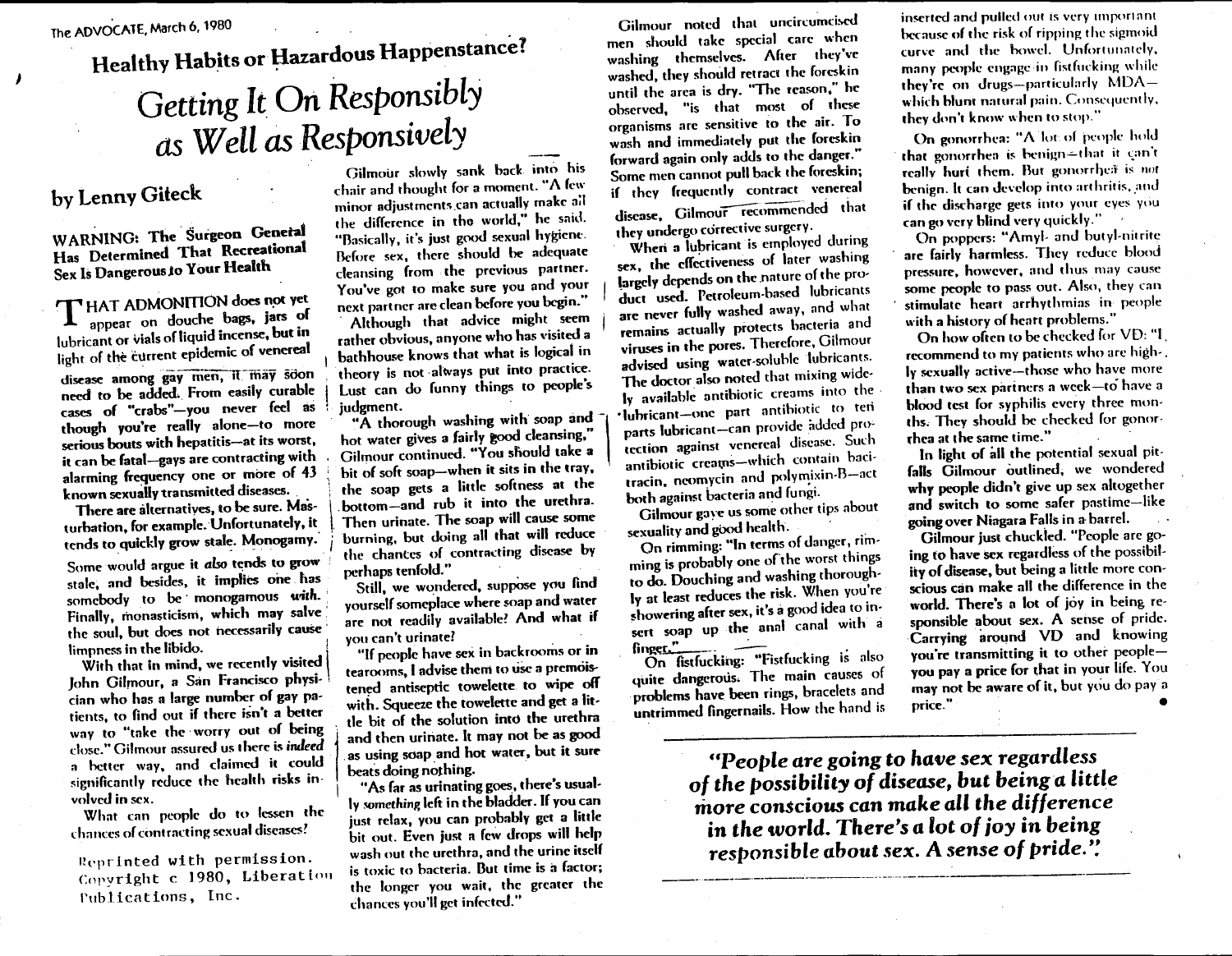### Current Aspects. of·Sexually Transmitted Diseases - II sYmposium

| <b>PROGRAM</b>  | <b>THURSDAY</b>                                                                                 | <b>JUNE 19, 1980</b>                                                 |
|-----------------|-------------------------------------------------------------------------------------------------|----------------------------------------------------------------------|
| $8:00 - 8:45$   | <b>REGISTRATION</b>                                                                             |                                                                      |
| $8:45 - 9:30$   | Opening remarks<br>Keynote address                                                              | Robert Bolan, MD<br>Paul Wiesner, MD                                 |
| $9:30 - 9:45$   | Therapy of anorectal gonomea in gay men                                                         | Michael Sands, MD.                                                   |
| $9:45 - 10:00.$ | Rectal gonomea in men: a prospective study                                                      | Elliott Hochman, MD                                                  |
| 10:00-10:20     | The microbiology of gonormeal a common disease and<br>an unusual organism                       | Deborah Draper, MA                                                   |
| 10:20-10:30     | Discussion                                                                                      |                                                                      |
| 10:30-10:45     | <b>BREAK</b>                                                                                    |                                                                      |
| 10:45-11:00     | Chlamydial proctitis: two case reports                                                          | Robert Bolan, MD                                                     |
| $11:00 - 11:15$ | Neurological findings associated with herpes proctitis                                          | Paul Paroski, Jr., MD<br>Stanley Read, MD, PhD                       |
| $11:15-11:30$   | Cytomegalovirus infection in homosexual men                                                     | Lawrence Mintz, MD                                                   |
| 11:30-11:50     | Discussion                                                                                      |                                                                      |
| $11:50 - 1:30$  | LUNCH with Address                                                                              | David Goodstein,                                                     |
| $1:30 - 2:30$   | Amebiasis, giardiasis, shigellosis: epidemiology,<br>clinical presentation, diagnosis, serology | Publisher of the Advocato<br>Robert Goldsmith, MD<br>Selma Dritz, MD |
| $2:30 - 2:45$   | Amebiasis, giardiasis, shigellosis; treatment                                                   | Daniel William, MD                                                   |
| $2:45 - 3:00$   | Discussion                                                                                      |                                                                      |
| $3.00 - 3.15$   | <b>BREAK</b>                                                                                    |                                                                      |
| $3:15 - 4:15$   | Hepatitis A: epidemiology<br>Hepatitis B: vaccine program, laboratory, epidemiology             | Donald Francis, MD                                                   |
| $4:15 - 4:45$   | Discussion                                                                                      |                                                                      |
| 4:45.           | ANNOUNCEMENTS/CLOSE<br>$P$ urrent Acnests of Covuolly Tronsmitted $P$                           | Robert Bolan, MD                                                     |

#### Lurrent. Aspects of Sexually Transmitted Diseases - II Symposium

Symposium Director: New York NCGSTDS:<br>Robert K. Bolan, MD San Francisco, CA 94115<br>(415) 921-5762

Roben K. Bolan, MD<br>2252 Fillmore Street<br>San Francisco, CA 9415 Arlington, VA 22209

Symposium Secretary: Jeff B. Richards 4528 Nineteenth Street San Francisco, CA 94114 (415) 861-5884

Bay Area Physicians for Human Rights

As.an organization accredited for Continuing Medical Education. the Bay Area Physicians for Human RIghts designates this continuing medical education activity as meeting the criteria for 8. credit hours InCategory 1 of the Certification Program of the California Medical Association.

The National Coalition of Gay STD Services



. Continuing education accreditation for nurses and ,physician assistants Is under application.

The National Coalition of Gay STD Services will be meeting during the course of the Symposium; time and place will be announced. All are welcome.